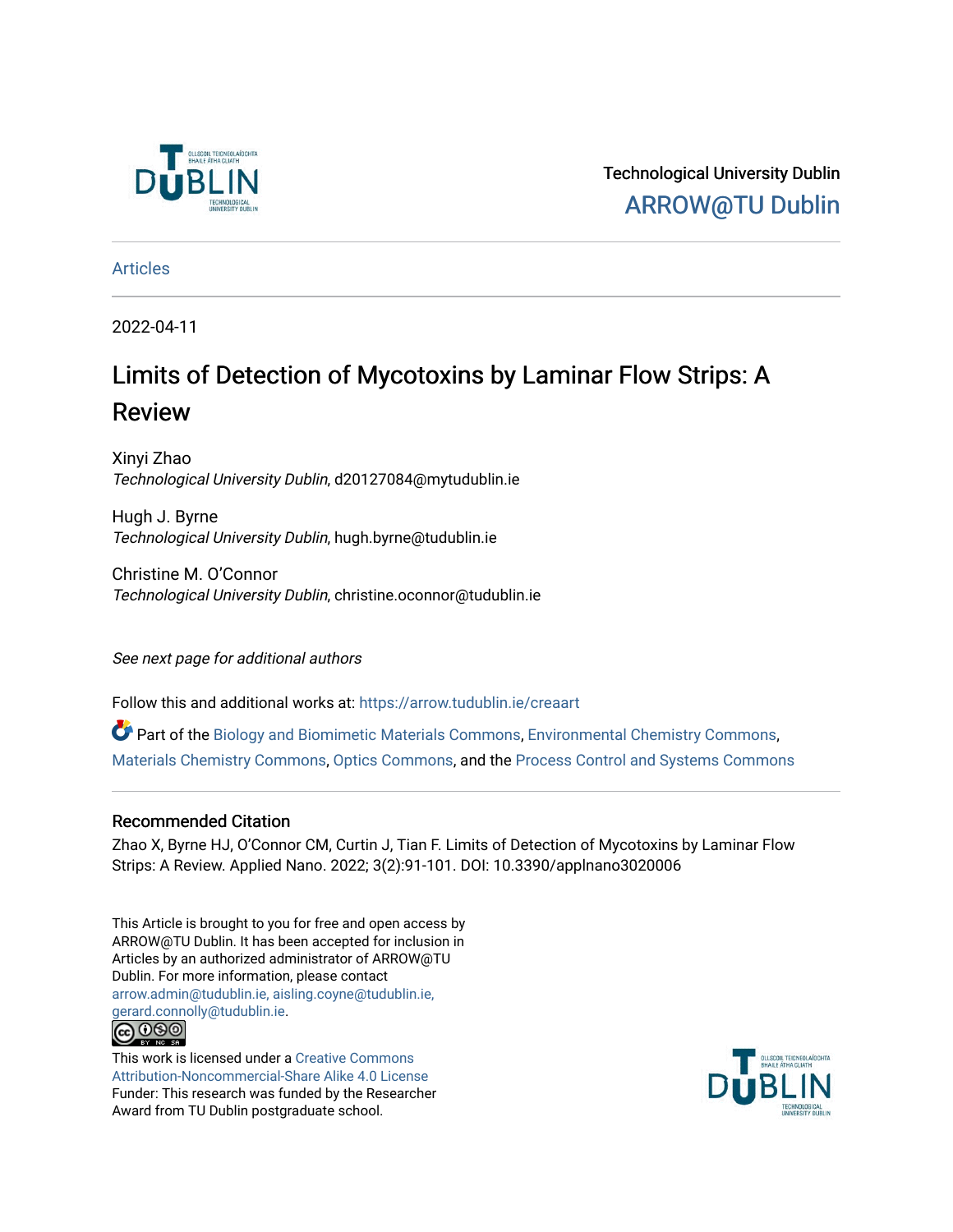### Authors

Xinyi Zhao, Hugh J. Byrne, Christine M. O'Connor, James Curtin, and Furong Tian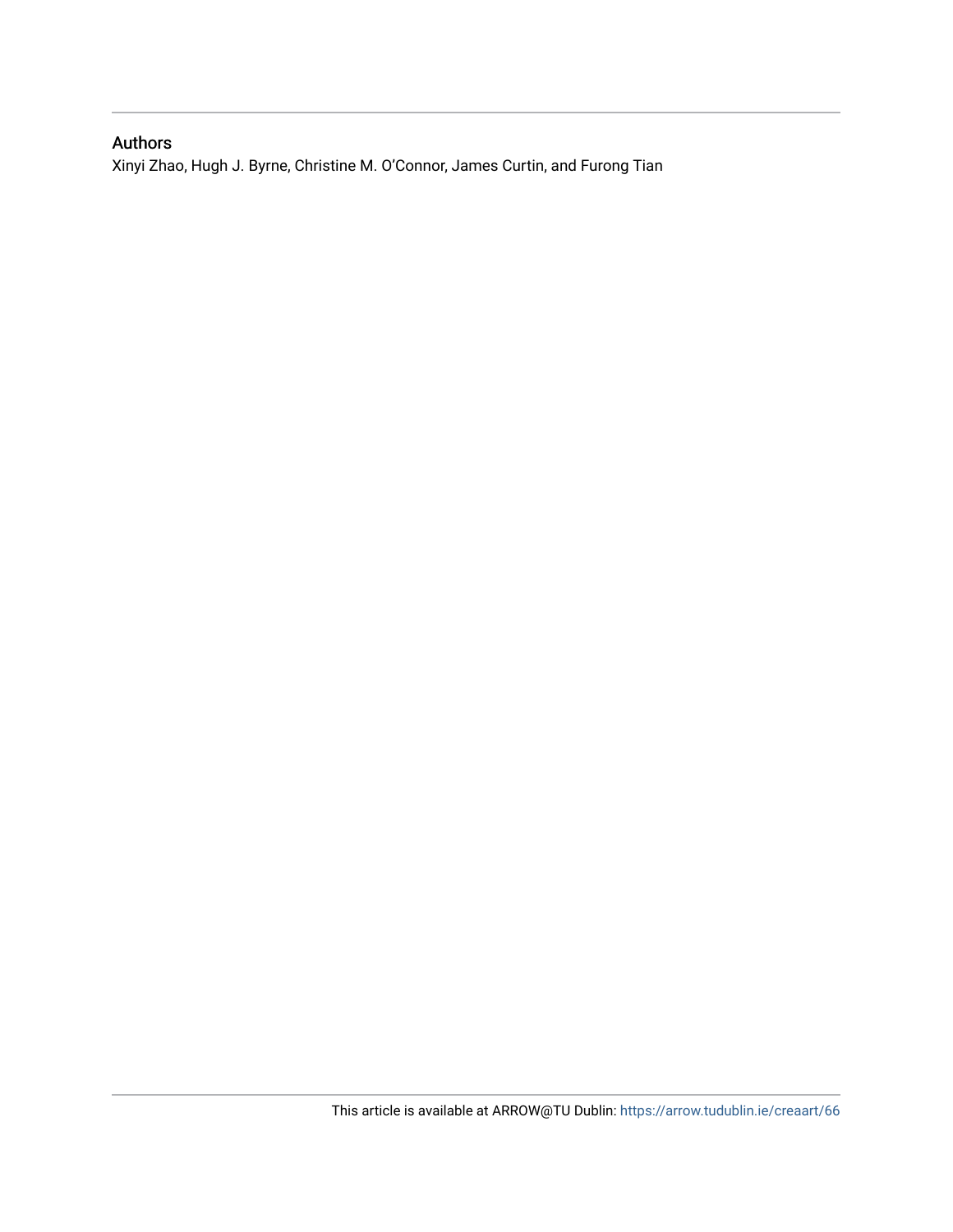# **Limits of Detection of Mycotoxins by Laminar Flow Strips: A Review**

**Xinyi Zhao 1,2 , Hugh J. Byrne <sup>2</sup> , Christine M. O'Connor <sup>1</sup> , James Curtin <sup>3</sup> and Furong Tian 1,2,\***

- <sup>1</sup> School of Food Science Environmental Health, Technological University Dublin, City Campus, Grangegorman, D07 ADY7 Dublin, Ireland; d20127084@mytudublin.ie (X.Z.); christine.oconnor@tudublin.ie (C.M.O.)
- <sup>2</sup> FOCAS Research Institute, Technological University Dublin, City Campus, Camden Row, D08 CKP1 Dublin, Ireland; hugh.byrne@tudublin.ie
- <sup>3</sup> College of Engineering and Built Environment, Technological University Dublin, City Campus, Bolton Street, D01 K822 Dublin, Ireland; james.curtin@tudublin.ie
- **\*** Correspondence: furong.tian@tudublin.ie

**Abstract:** Mycotoxins are secondary metabolic products of fungi. They are poisonous, carcinogenic, and mutagenic in nature and pose a serious health threat to both humans and animals, causing severe illnesses and even death. Rapid, simple and low-cost methods of detection of mycotoxins are of immense importance and in great demand in the food and beverage industry, as well as in agriculture and environmental monitoring, and, for this purpose, lateral flow immunochromatographic strips (ICSTs) have been widely used in food safety and environmental monitoring. The literature to date describing the development of ICSTs for the detection of different types of mycotoxins using different nanomaterials, nanoparticle size, and replicates was reviewed in an attempt to identify the most important determinants of the limit of detection (LOD). It is found that the particle size and type of materials contribute significantly to determining the LOD. The nanoparticle sizes used in most studies have been in the range 15–45 nm and gold nanoparticle-based ICSTs have been shown to exhibit the lowest LOD. Perspectives for potential future development to reduce the LODs of ICSTs are also discussed.

**Keywords:** nanoparticle; particle size; mycotoxins; aflatoxin; fusarium toxins

#### **1. Introduction**

Mycotoxins are toxic natural secondary metabolites produced by fungi, for example *Aspergillus* and *Fusarium*, commonly found on agricultural commodities in the field or during storage. These toxins cause food and feed-borne intoxication, and many are cytotoxic, carcinogenic, mutagenic, or immunosuppressive [1,2]. Aflatoxin is produced by *Aspergillus (A.) flavus* and *A. parasiticus*, and exists as three major types: B1, B2, G1, and its hazardous effects have been well documented [1]. Fusarium toxins are produced by Fusarium, and are classified in three major groups: Zearalenone (ZEN), Fumonisins, and Trichothecenes [2]. ZEN is a non-steroidal estrogenic compound with a toxic estrogen effect, destroying the reproductive system of animals, resulting, for example, in estrogen syndrome in pigs, despite its low toxicity after oral administration [3]. Fumonisins have a strong structural similarity to sphinganine and elicit toxic estrogen effects which can lead to cancer [4]. Fumonisins can be divided into four main subgroups, A, B, C, and P, and a subtype of fumonisin B*,* fumonisin B1 (FB1), is the most toxic and abundant of all the fumonisins [5]. Trichothecenes are a class of sesquiterpenes and also have toxic estrogen effects on the reproductive performance of animals and humans. Trichothecenes have four main subgroups: A, B, C, and D, and the subtype of Trichothecenes A (T−2) is the most common, presenting a potential hazard to human health worldwide [6].

Mycotoxins usually appear in crops and food produce such as maize, sorghum, wheat, oats, rice, soybean, sunflower, cotton seeds, chili peppers, black pepper, coriander, turmeric, ginger, peanut, pistachio, almond, walnut, coconut, Brazil nut, dry vine fruits, wine and grape juice, and rice liquor, mainly due to the high moisture content and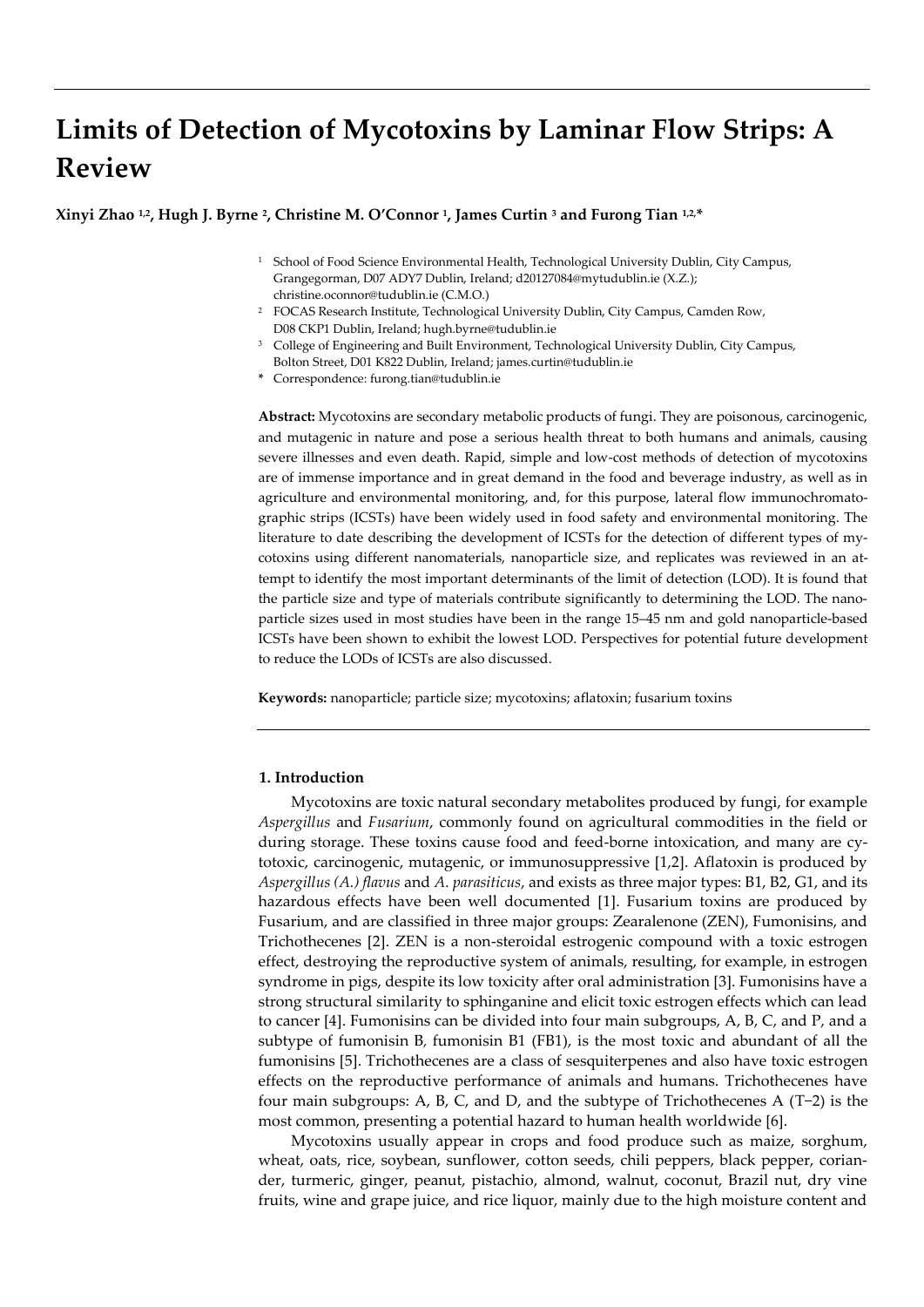temperatures suitable for the growth of fungi [7]. Field drying has been an accepted practice since commercial farming began, but it depends on sun and wind, and mechanical drying is often needed, to reduce the moisture content to 12–14% in a crop to slow the growth of fungi [8]. The moisture content and the concentration of mycotoxins of the grains are measured continuously, from when the grains are harvested to when they are sold to the consumers [9]. Most common quantitative methods are hand oven tests and moisture meter tests [10]. Due to the health risks for humans and animals, authorities such as the European Commission or the US Grain Inspection, Packers and Stockyards Administration (GIPSA) have attempted to address the mycotoxin problem by adopting regulatory limits. Regulations are in force for, e.g., aflatoxins and fusarium toxins in selected foodstuffs (EC 1881/2006) [11], and there are recommendations for maximum levels of mycotoxins in feed (EC (2006/576/EC)) [12]. Among aflatoxins, Aflatoxin B1 (AFB1) is the most toxic as a potent carcinogen and many countries have implemented maximum residue limits (MRLs) of AFB1 [13]. In China the "GB 2761-2017 Food Mycotoxin Limit" strictly sets the MRL of AFB1 in wheat, wheat flour, corn, and corn flour to 20 ng/mL [13]. Among all fusarium toxins the ZENs are the most strongly associated with chronic and fatal toxic effects in animals and humans [5,6]. In Italy the MRL of ZEN in cereals and cereal products is 100 ng/mL [14], and 50 ng/mL in Australia [15].

Currently, rapid portable testing platforms for the detection and quantification of potentially dangerous mycotoxins in food and beverage production are very limited. The most used techniques for detecting AFLs are thin layer chromatography (TLC) and high-performance liquid chromatography (HPLC). However, these methods require extensive sample preparation, expensive instruments, and professional operation. Alternatively, enzyme-linked immunosorbent assay (e.g., ELISA) has been successfully developed for AFLs [16]. However, ELISA also requires incubation and washing steps which are mainly confined to laboratories [17]. Thus, there is a need for rapid, cost-effective, accurate testing techniques for definitive fingerprint detection of disease and environmental markers at low concentrations.

Technologies such as microplate readers are based on 'non-traceable' approximated methodologies and rely on time-consuming sample preparation and cleaning [18,19]. Existing testing techniques, such as immune-based and molecular assays, e.g., ELISA and polymerase chain reaction approaches, provide accurate and sensitive detection of mycotoxins [19–21]. However, these methods are labor and time-intensive (normally requiring tens of people and several hours) [20–23].

Alternative and more rapid methods are not accurate and often give false positive/negative results [24]. Thus, there is a need for rapid, cost-effective, accurate testing techniques for detection of mycotoxins to ensure the safety and quality of food. Microfluidics, Lab-on-a-Chip, Smart Nanospectroscopy, Lab-in-a-Fiber, sensor technologies are among the key technological interfaces that have been optimized from micro- to nanoscales [24–26]. Microfluidic/Optofluidic lab-on-a-chip technologies are a commonly used solution in the detection of mycotoxins, particularly point-of-care testing; integrating functional modules commonly used in laboratories onto a small chip, for biomarker testing [26,27]. The technology provides a unique characteristic of high detection surface area to volume ratio for a short analysis time, enabling complex diagnostic assays [27,28]. However, 'interconnect and read-out bottleneck' and heat removal are two widely acknowledged challenges limiting performance [29].

Lateral flow immunochromatographic strips (ICSTs) have received increasing attention for qualitative and quantitative analysis in different areas [17]. For example, deoxynivalenol strips from Neogen Corp have been widely used in food safety and environmental monitoring [30]. Sandwich structures are usually used in large-scale detection, while sensitive giant magnetoresistive-based immunoassays are used for multiplex mycotoxin detection [31]. Different nanomaterials have been conjugated with antibodies to enhance detection limits for mycotoxins. Delmulle et al. (2005) developed an ICSTs with 40 nm gold nanoparticles for the detection of Aflatoxin B1 in pig feed [7]. Liao and Li (2010) subsequently devoted significant effort to investigating the effect of core-shell sil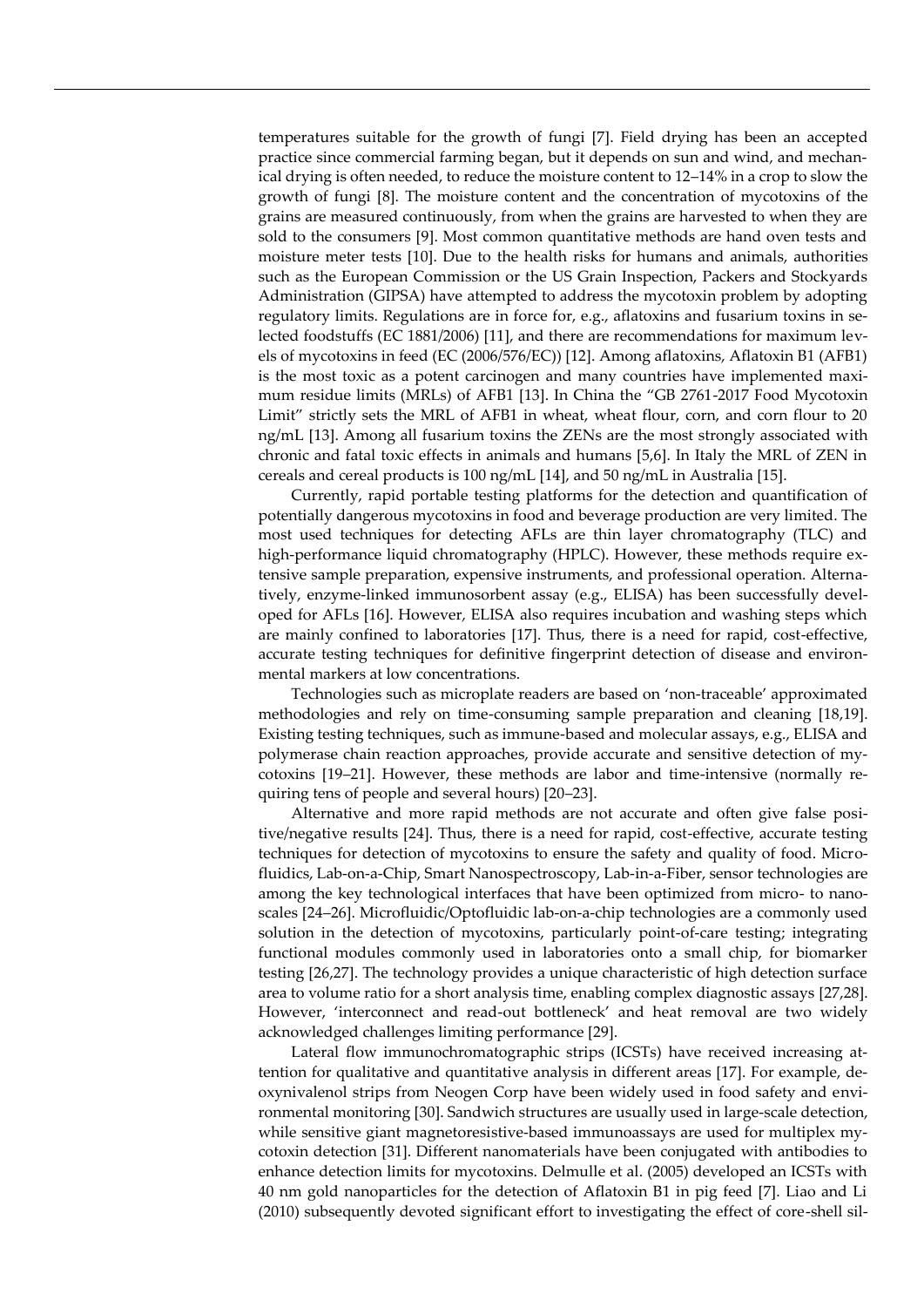ver-gold nanocomposites on the properties of ICSTs [32]. However, these detection methods can only provide qualitative results (positive or negative) or semi-quantitative information on analyte concentration, and the ICSTs could not satisfy the requirements for practical applications [32]. Therefore, many ICSTs devices providing quantitative analyte concentration testing have been subsequently developed which have improved the sensitivity and specificity for mycotoxin detection and quantification (normally 1–20 ng/mL) [33]. However, due to the bulkiness of their readout systems, their applications are limited [34,35]. Obviously, an ICST reader which is based on a mobile device would be advantageous, as it would satisfy the requirements of portable and feature-rich testing. The mobile health market is rapidly developing and portable diagnostics tools provide an opportunity to increase the availability of healthcare and decrease costs [36]. This paper reviews the developments of ICSTs' technology for different types of mycotoxins, the influence of different materials for nanoparticles, different sizes of nanoparticle, and replication on the limit of detection (LOD) for mycotoxins, and their adaptation to mobile and/or portable readout systems.

#### **2. Research Methods**

Information was collected in Google Scholar and Science Direct with keywords: mycotoxin, strip test, LOD. Twenty-five peer-reviewed papers from 2006–2021 were compared to identify the lowest LOD for different mycotoxins (Aflatoxin B1: 10; Zearalenone: 5; Fumonisin B1: 5; Trichothecene−A: 5) in Figure 1. Please note that some papers included the LOD of more than one mycotoxin, but only the mycotoxin with the lowest LOD in that paper is discussed here. The data were collated by type of mycotoxin, type of materials for nanoparticle, particle size (nm), number of replicates, and year (Table 1).



**Figure 1.** Hierarchy of analysis of papers dealing with limits of different mycotoxins.

| <b>Type</b> | Particle       | <b>Size</b> |      | Replicates |          | Standard De- Coefficient of | <b>LOD</b> | Reference       |
|-------------|----------------|-------------|------|------------|----------|-----------------------------|------------|-----------------|
|             |                | (nm)        | Year |            | viations | Variation $\binom{0}{0}$    | (ng/mL)    |                 |
|             | Gold           | na          | 2013 | na         | na       | na                          | 0.1        | $[10]$          |
|             | $Gold + phone$ | 14          | 2019 |            | 0.01     | 2.7                         | 0.3        | [36]            |
|             | Gold           | 45          | 2015 |            | 0.09     | 9.47                        | 0.00032    | [37]            |
|             | Gold           | na          | 2014 | na         | na       | na                          | 0.03       | [38]            |
|             | $Gold + phone$ | 30          | 2019 |            | na       | 1.5                         |            | $\overline{39}$ |

**Table 1.** Papers with limit of detection of mycotoxins.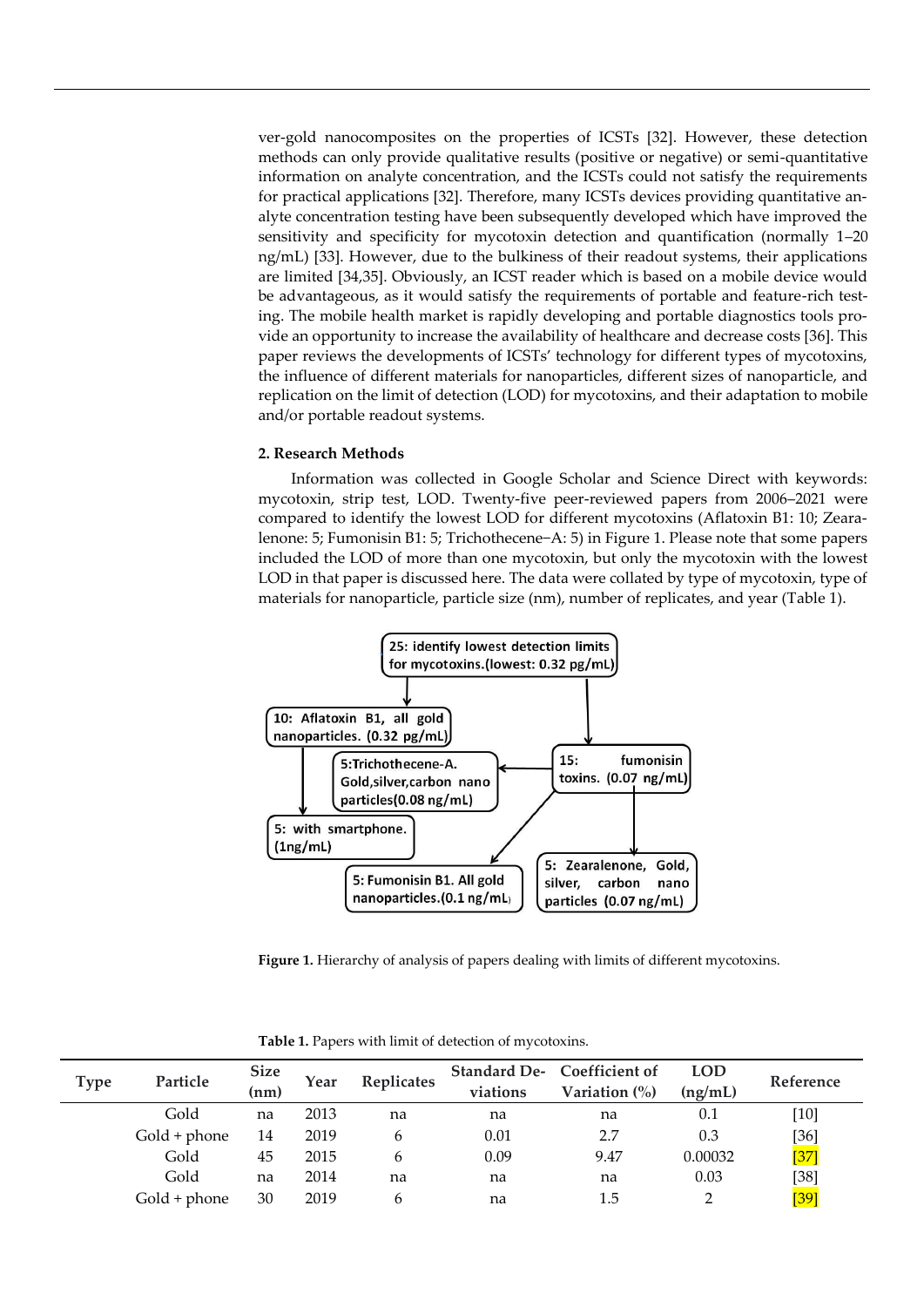|            | Gold           | 25  | 2006 | 11             | 0.44 | 10.4 | 2.5            | $[40]$ |
|------------|----------------|-----|------|----------------|------|------|----------------|--------|
| AFB1       | Gold           | na  | 2013 | 3              | na   | na   | $\overline{2}$ | $[41]$ |
|            | Gold + phone   | na  | 2019 | 9              | na   | na   | $\overline{2}$ | $[42]$ |
|            | Gold + phone   | 1.4 | 2017 | 5              | na   | na   | 3              | $[43]$ |
|            | $Gold + phone$ | 40  | 2013 | 5              | na   | na   | 5              | $[44]$ |
| FB1        | Gold           | na  | 2007 | 12             | 0.3  | 6.67 | 0.1            | $[45]$ |
|            | Gold           | na  | 2014 | 5              | 0.18 | 6.01 | 0.12           | $[46]$ |
|            | Gold           | 30  | 2017 | 3              | na   | na   | 0.6            | $[47]$ |
|            | Gold           | 20  | 2020 | na             | na   | na   | 2.5            | $[48]$ |
|            | Gold           | 40  | 2014 | 3              | 0.9  | 10.6 | 5              | $[49]$ |
| <b>ZEN</b> | Gold           | 25  | 2017 | 3              | 0.16 | 6.2  | 0.07           | $[50]$ |
|            | Gold           | 17  | 2020 | 5              | 0.09 | 4.9  | 0.25           | $[51]$ |
|            | Silver         | na  | 2018 | 3              | na   | na   | 0.25           | $[52]$ |
|            | Silver         | 15  | 2018 | 10             | 0.22 | 4.85 | 0.58           | $[53]$ |
|            | Carbon         | 190 | 2016 | 3              | 0.05 | 3.79 | 12             | $[54]$ |
| $T-2$      | Gold           | na  | 2019 | $\overline{2}$ | na   | na   | 0.08           | $[55]$ |
|            | Gold           | 30  | 2017 | 3              | na   | na   | 0.1            | $[56]$ |
|            | Silver         | na  | 2015 | na             | na   | na   | 0.9            | $[57]$ |
|            | Silver         | 45  | 2017 | na             | na   | na   | 5              | $[58]$ |
|            | Carbon         | 120 | 2017 | na             | na   | na   | 13             | $[59]$ |

Note**:** na means not applicable/unknown.

Statistical analysis: ANOVA with a non-parametric technique (Kruskal–Wallis rank sum test), Dunn's test (post-hoc) and multilinear regression were employed to analyse the significant determinant parameters of LOD.

#### **3. Results**

Table 1 provides a breakdown of the analysis of the identified 25 peer-reviewed papers, according to the species of mycotoxin, the nanoparticle used, and the nanoparticle size, replicates and, where available, the reported LOD.

The ranges of the limits of detection are shown in Figure 2, according to (a) different mycotoxins and (b) different nanoparticle-based ICSTs, in an attempt to elucidate which one of them has a low limit of detection generally. Figure 2a indicates that 40% of articles focused on Aflatoxin B1, which is the most studied mycotoxin. A further 20% of the articles focused on Fumonisin B1, 20% of the articles focused on Zearalenone and 20% of the articles focused on Trichothecene−A. Figure 2b indicates that gold nanoparticles are the most frequently studied nanoparticle in the reviewed literature.



**Figure 2.** Percentage of studies which (**a**) addressed the different types of mycotoxins (Blue: Aflatoxin B1; Purple: Fumonisin B1; Yellow: Zearalenone; White: Trichothecene−A); and (**b**) the nanomaterials used in the ICST design (Blue: Gold; Purple: Silver; Yellow: Carbon).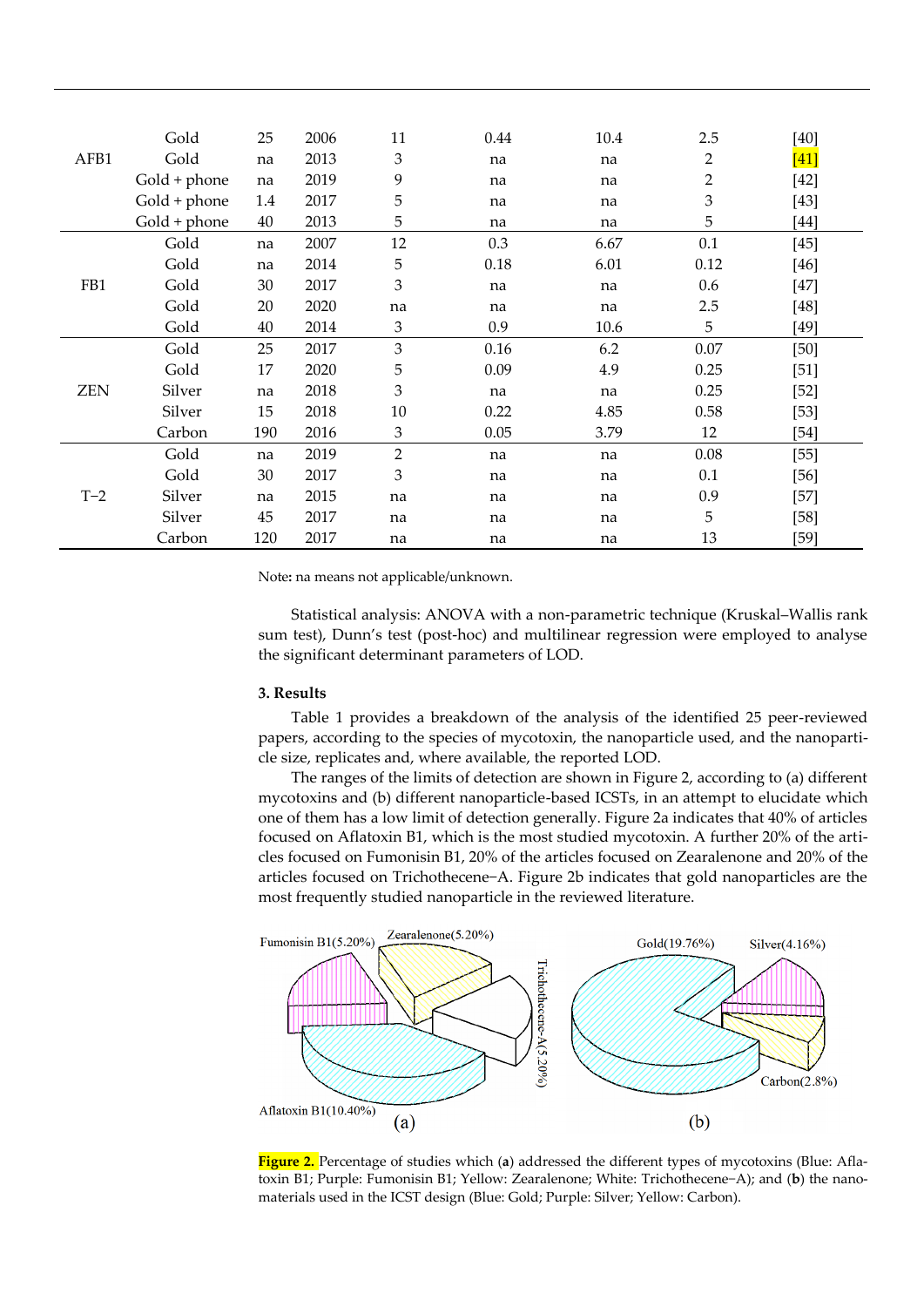Figure 3 presents the timeline of the LOD for (a) four mycotoxins and (b) type of nanoparticle, across the 25 papers from 2006 to 2021. The graphs in Figure 3 show a positive trend with time, with a peak in 2017 for both parameters. The results indicate that, although there has been a growing interest in mycotoxin detection over the years from 2006 to 2021, the LOD has not decreased significantly over the time period. Gold-based nanoparticles have been the most popular from the outset. Notably there has been increased interest in alternative materials in more recent years, although they have not produced a significant reduction in the LOD.



**Figure 3.** Timeline of limit of detection on mycotoxins and materials of nanoparticles. (**a**) Different mycotoxins (Blue diamond: Aflatoxin B1; Purple square: Fumonisin B1; Green triangle: Zearalenone; Black circle: Trichothecene−A); (**b**) Different materials of nanoparticles (Blue diamond: Gold; Purple square: Silver; Green triangle: Carbon).

Figure 4a presents the dependence of the LOD on nanoparticle size across the 19 papers for four mycotoxins. Figure 4b presents the dependence of the LOD on sizes of the different type of nanoparticle across the 19 papers. It can be seen that the data are predominantly clustered within a range of particle size from 15 nm to 45 nm, and the LOD from 0.1 to 5 ng/mL. Although Figure 4b indicates two outlying measurements for Zearalenone and Trichothecene−A, other measurements of these fall within the cluster, and Figure 4b indicates that these outliers are due to the relatively poorer performance of carbon nanoparticle-based devices.



**Figure 4.** Nanoparticle size dependence of limit of detection on mycotoxins and materials of nanoparticles. (**a**) Different mycotoxins (Blue diamond: Aflatoxin B1; Purple square: Fumonisin B1; Green triangle: Zearalenone; Black circle: Trichothecene−A); (**b**) Different materials of nanoparticles (Blue diamond: Gold; Purple square: Silver; Green triangle: Carbon.).

Figure 5 presents the average LOD of different types of mycotoxins. Normally, the LOD is the lowest for gold nanoparticles, and it is followed by silver and the highest average LOD of strips is for carbon-based ICSTs. EU limits for Aflatoxin B1, Fumonisin B1, Zearalenone, and Trichothecene−A are 5, 500, 100, 25 ng/mL, respectively [11]. All of the LODs in this review paper are far lower than the EU limits.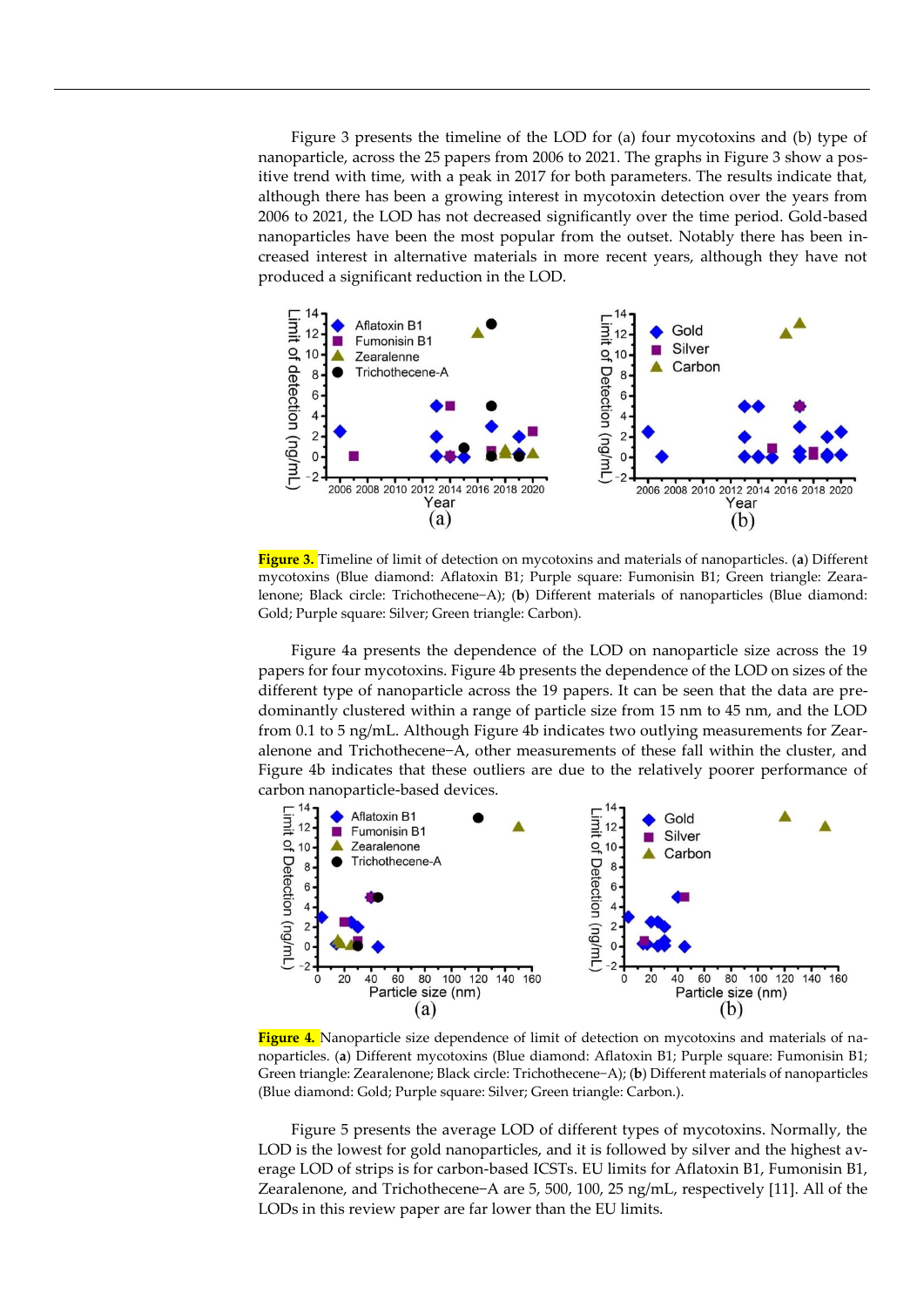

**Figure 5.** Average limits of detection of strips of different types of mycotoxins.

Since there are missing values in the datasets of particle size and replications, Mycotoxin, Nanoparticle, and Phone were analyzed by three-way ANOVA. From these three variables, only one variable (Nanoparticle) significantly contributes to the outcome (*p* = 1.75 × 10−7). The ANOVA results with a non-parametric technique (Kruskal–Wallis rank sum test) and Dunn's test (post-hoc) indicate that the significant difference is between the Nanoparticle groups, gold and silver. The ANOVA results with a non-parametric technique (Kruskal–Wallis rank sum test) and Dunn's test (post-hoc) indicate that the significant difference is between the gold Nanoparticle groups and the no gold Nanoparticle groups. There is no significant statistical difference between the LOD as read by a mobile phone or otherwise  $(p = 0.153)$ .

Multivariate linear regression was performed to explore the relationship between the LOD and the parameters of type of mycotoxin, type of nanoparticle, particle size, year of publication, and replication. The linear regression had an  $R^2 = 0.866$ , particle size on prediction of the LOD ( $R^2 = 0.904$ ), and particle type on prediction of the LOD ( $R^2 = 0.901$ ). The resultant prediction equation is: LOD =  $783.5 - 1.218 \times \text{Mycotoxin} + 5.018 \times \text{Nano}$ particle type + 0.0007274 × Particle size − 0.3875 × Year − 0.6992 × Replicates. Nanoparticle size is the strongest predictor ( $p < 0.0001$ ,  $R^2 = 0.904$ ), followed by Particle type and Replicates ( $p < 0.05$ ).

#### **4. Discussion**

Figure 2a illustrates which Aflatoxin B1s were mentioned the most. These were Fumonisin B1, Zearalenone, and Trichothecene−A, in descending order. Gold nanoparticles are the most studied material, compared to silver and carbon (Figure 2).

The results indicate that there has been a growing interest in mycotoxin detection by ICST over the years from 2006 to 2021 (Figure 3). This growing interest is possibly due to nanotechnology development in monitoring the quality of the stored foods [60]. The majority of the papers with low LOD have involved gold nanoparticles (Table 1). In addition, the average LOD of gold is much less than those for silver and carbon nanoparticle-based devices. It can be easily seen from Figure 4a,b that the sizes of most nanoparticles are within 15–45 nm and their LODs are relatively low. The most popular nanoparticle size range for detection mycotoxins are gold nanoparticles in the range from 15 to 45 nm (Figure 4). The statistical analysis shows that the particle size is the highest determinant of the LOD ( $R^2 = 0.904$ ), the second being particle type. The size of gold nanoparticle and the antibody-to-gold nanoparticle ratio can be precisely controlled. At the same time, their low toxicity has been confirmed in human cells and fungi [61–63]. In addition, silver ions have been found to be toxic to zebrafish, bacteria, and mouse stem cells [62–67].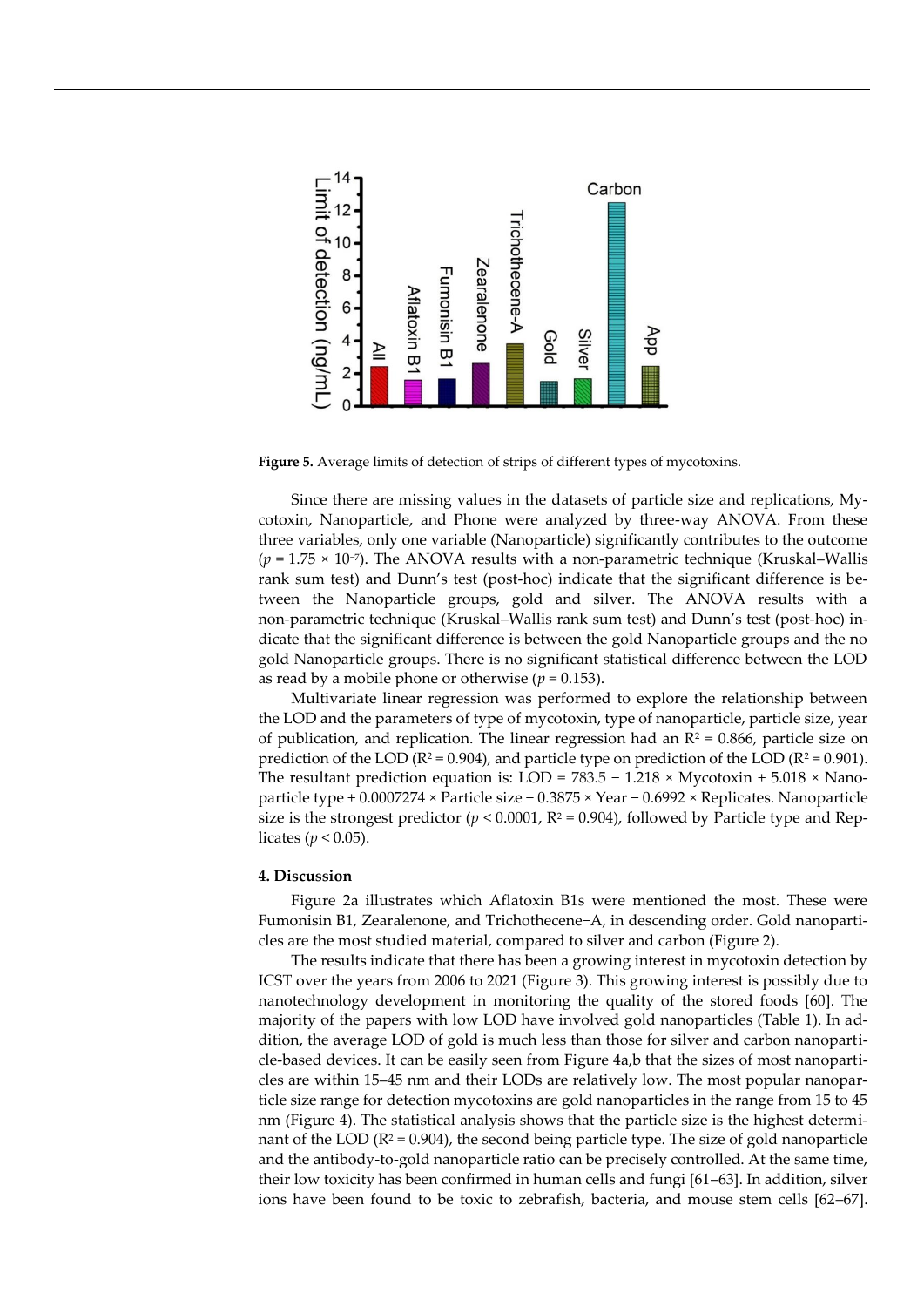Therefore, gold nanonanoparticles are a better choice for immunochromatographic test strip applications.

It can also be seen that the LOD of Aflatoxin B1 is much lower than the values attained for Fumonisin B1, Zearalenone, and Trichothecene−A. However, the average values for Zearalenone and Trichothecene−A are significantly influenced by the carbon nanoparticle-based measurements (Figure 4a). The type of mycotoxin is not a strong determinant of the LOD  $(p = 0.118)$ . The recommended maximum levels of Aflatoxin B1, Fumonisin B1, Zearalenone, and Trichothecene−A in feed by EC Regulations are 5, 500, 100 and 25 ng/mL, respectively, and the reported values for the LOD of the ICSTs fall within these limits.

This review also shows that the LOD with smartphone-based readout systems is similar to that by other means ( $p = 0.153$ ), although the data available to date are sparse. The smartphone app is a promising method used in the detection of quantitative concentration of mycotoxins by lateral flow immunochromatographic strip, and increasing development will provide enough data in literature to compare the detection efficiency.

The data in this paper are from 2006–2021, but the majority are from 2013–2021. Figures 3a,b show that the LOD for mycotoxin has not decreased continuously over the last few years. The year is therefore not a determinant of the LOD ( $p = 0.153$ ).

In addition, lowering the LOD may not be the only purpose because the LOD in this review paper are all within the requirements of the EU. It is important to fully characterize the analytical performance of reliable mycotoxin detection in order to understand its capability and limitations, and to ensure that it is "fit for purpose." For example, the LOD may well reside at some concentration below the linear range of an assay. A traditional and typical approach to estimate the LOD consists of measuring replicates, usually  $n = 20$ , of a zero calibrator or blank sample, determining the mean value and SD, and calculating the LOD as the mean +2 SD [68]. To establish these parameters a manufacturer would use gold nanoparticles of a size within the range from 15 nm to 45 nm and test 20 sample replicates to increase the robustness and the statistical confidence of the estimate.

The complex sample matrix can strongly suppress the ICST response signal, to the detriment of the analytical performance [69]. To address such limitations and challenges, sample enrichment and assay improvement, mycotoxins can be bioconjugated with multimodal nanostructures for sample processing [70–72]. The analytes in a sample can be preconcentrated and/or amplified to enhance the detection limit [69]. Different mycotoxin single strips have been commercialised. It is often observed that different mycotoxins coexist in a single sample. The multiplexed detection adds a new dimension to increase the efficiency of mycotoxin testing [73]. Active materials such as magnetic particles, quantum dots, fluorophores, and nanoparticles can be conjugated with antibodies to enhance the ICST responses [64].

A schematic overview of the strategy for measuring various types of mycotoxins using multiplex enrichment for samples, various nanoparticles based on laminar flow strips and using a smartphone readout is shown in Figure 6. It suggests strategies such as: (i) the use of multimodal nanoparticles conjugated with mycotoxin antibodies to enrich the concentration of mycotoxin in the samples; (ii) the use of various labels (e.g., magnetic particles, quantum dots, fluorophores on gold nanoparticles) which may be viable options for multiplexed ICSTs; (iii) development of smartphone applications and data transfer, whereby the colours of the test lines are analyzed and converted into concentrations to provide advanced decision making.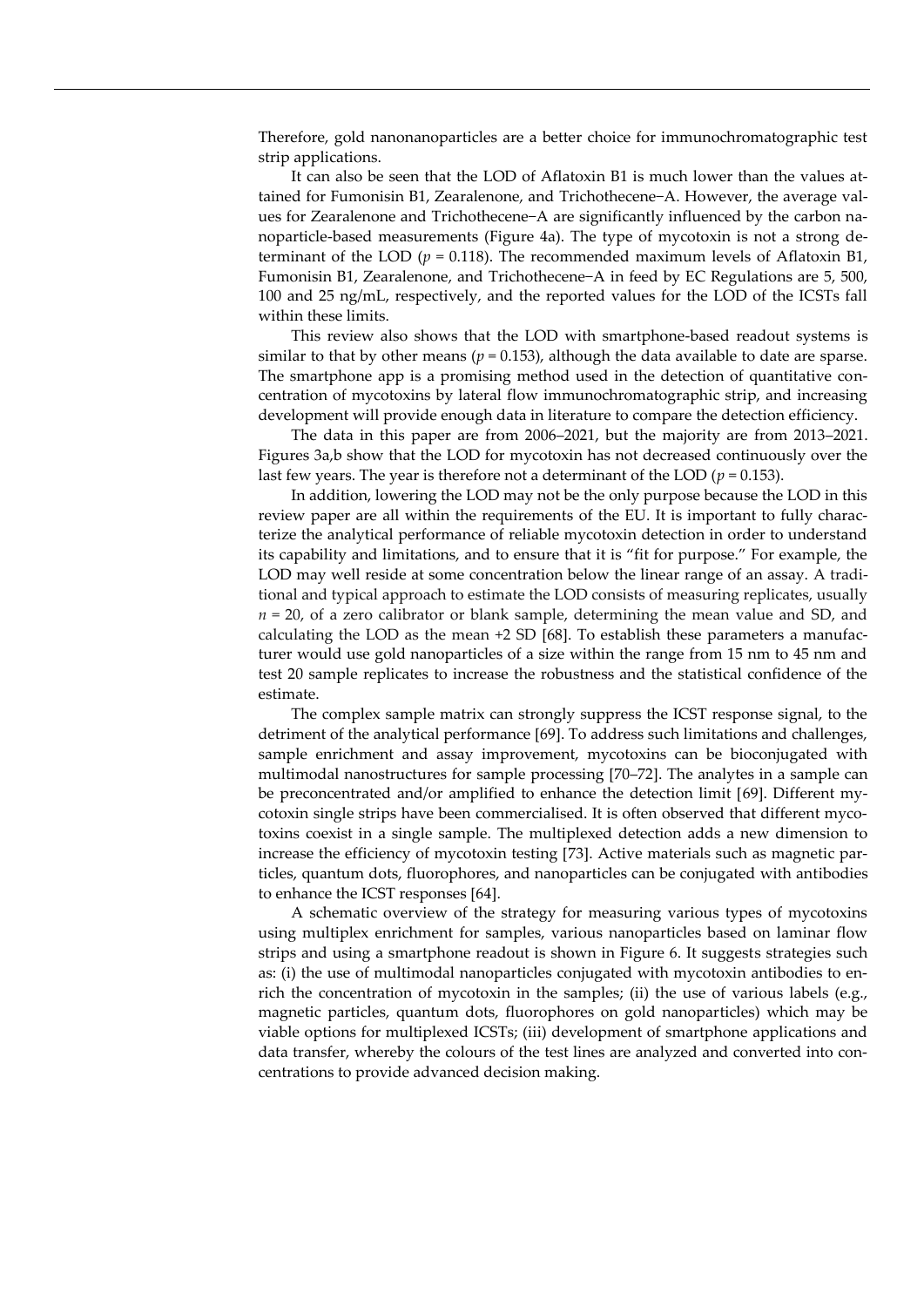



#### **5. Conclusion**

The development of nanotechnology for monitoring the quality of stored foods has provided promising tools for improved quantitative performance. In order to improve the accuracy and precision of ICST, different parameters such as type of mycotoxin, type of materials, nanoparticle size, replicates, and use of smartphone readouts have been considered as determinants of the limit of detection (LOD). The results show that the type of nanomaterial, particle size, and number of replicates strongly contribute to predict the LOD. Immunochromatographic test strips based on gold nanoparticles within the range 15–45 nm have the lowest LOD. This review provides guidance for future developments of mycotoxin monitoring technologies, based on the enrichment of mycotoxins from samples, choice of magnetic, quantum dots, or fluorophores on gold nanoparticles for multiplexing ICST, and the development of machine learning for smartphone Apps.

**Author Contributions:** Conceptualization, X.Z. and F.T.; methodology, X.Z.; software, F.T.; validation, X.Z.; formal analysis, F.T.; investigation, X.Z.; resources, F.T.; data curation, F.T.; writing—original draft preparation, X.Z.; writing—review and editing, H.J.B., F.T. and C.M.O.; visualization, X.Z.; supervision, F.T., C.M.O. and J.C.; project administration, F.T.; funding acquisition, F.T. All authors have read and agreed to the published version of the manuscript.

**Funding:** This research was funded by the Researcher Award from TU Dublin postgraduate school.

**Institutional Review Board Statement:** Not applicable.

**Informed Consent Statement:** Not applicable.

**Data Availability Statement:** This study did not report any data.

**Conflicts of Interest:** The authors declare no conflict of interests.

#### **References**

- 1. Kumar, P.; Mahato, D.K.; Kamle, M.; Mohanta, T.K.; Kang, S.G. Aflatoxins: A Global Concern for Food Safety, Human Health and Their Management. *Front. Microbiol*. **2017**, *7*, 2170.
- 2. Borzekowski, A.; Anggriawan, R.; Auliyati, M.; Kunte, H.-J.; Koch, M.; Rohn, S.; Karlovsky, P.; Maul, R. Formation of Zearalenone Metabolites in Tempeh Fermentation. *Molecules* **2019**, *24*, 2697.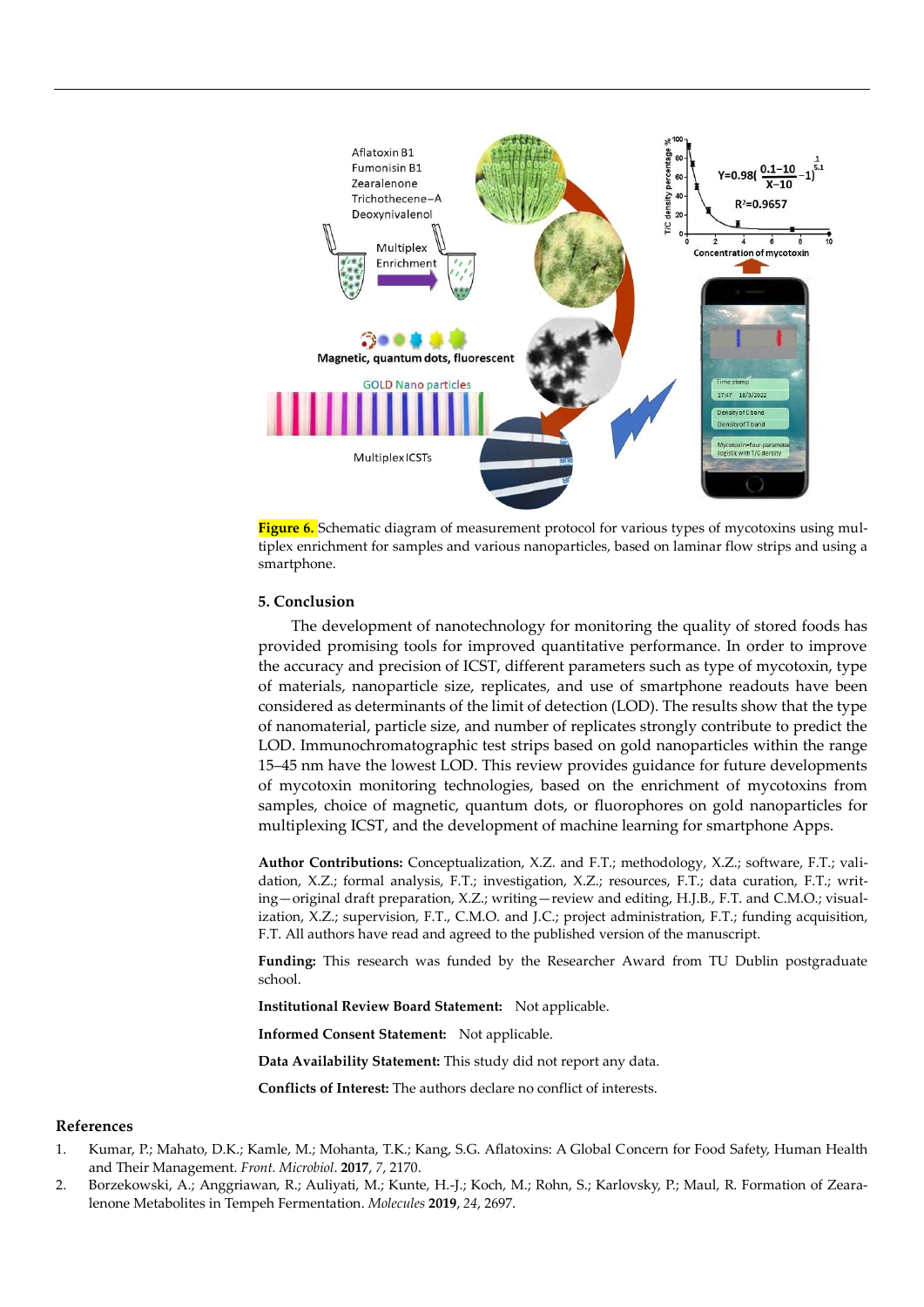- 3. Rogowska, A.; Pomastowski, P.; Sagandykova, G.; Buszewski, B. Zearalenone, and its metabolites: Effect on human health, metabolism and neutralisation methods. *Toxicon* **2019**, *162*, 46–56.
- 4. Perincherry, L.; Lalak-Kańczugowska, J.; Stępień, L. Fusarium-Produced Mycotoxins in Plant-Pathogen Interactions. *Toxins* **2019**, *11*, 664.
- 5. Yu, S.; Jia, B.; Liu, N.; Yu, D.; Wu, A. Evaluation of the Individual and Combined Toxicity of Fumonisin Mycotoxins in H uman Gastric Epithelial Cells. *Int. J. Mol. Sci.* **2020**, *21*, 5917.
- 6. Adhikari, M.; Negi, B.; Kaushik, N.; Adhikari, A.; Al-Khedhairy, A.A.; Kaushik, N.K.; Choi, E.H. T−2 mycotoxin: Toxicological effects and decontamination strategies. *Oncotarget* **2017**, *8*, 33933–33952.
- 7. Delmulle, B.S.; De Saeger, S.M.; Sibanda, L.; Barna-Vetro, I.; Van Peteghem, C.H. Development of an immunoassay-based lateral flow dipstick for the rapid detection of aflatoxin B1 in pig feed. *J. Agric. Food Chem.* **2005**, *53*, 3364–3368.
- 8. Sun, K.; Jian, F.; Jayas, D.S.; White, N.D.G. Quality changes in high and low oil content canola during storage: Part I–Safe storage time under constant temperatures. *J. Stored Prod. Res.* **2014**, *59*, 320–327.
- 9. Navarro, J.L.; Biglione, C.; Paesani, C.; Moiraghi, M.; León, A.E.; Steffolani, M.E. Effect of wheat pearling process on composition and nutritional profile of flour and its bread-making performance. *Int. J. Food Sci.* **2022**, *57*, 249–257.
- 10. Anfossi, L.; Baggiani, C. Lateral Flow Immunoassays for Aflatoxins B and G and for Aflatoxin M1. In *Aflatoxins-Recent Advances and Future Prospects*; Razzaghi-Abyaneh, M., Ed.; InTech: Rijeka, Croatia, 2013; Volume 15, pp. 315–340.
- 11. European Commission. European Commission Regulation No 1881/2006 setting maximum levels for certain contaminants in foodstuffs. *Off. J. Eur. Union* **2006**, *364*, 5–24.
- 12. European Commission. European Commission Recommendation 2006/576/EC on the presence of deoxynivalenol, zearalenone, ochratoxin A, T−2 and HT−2 and fumonisins in products intended for animal feeding. *Off. J. Eur. Union* **2006**, *229*, 7–9.
- 13. Liu, J.; Applegate, T. Zearalenone (ZEN) in Livestock and Poultry: Dose, Toxicokinetics, Toxicity and Estrogenicity. *Toxins* **2020**, *12*, 377.
- 14. Bertuzzi, T.; Camardo Leggieri, M.; Battilani, P.; Pietri, A. Co-occurrence of type A and B trichothecenes and zearalenone in wheat grown in northern Italy over the years 2009–2011. *Food Addit. Contam. Part B* **2014**, *7*, 273–281.
- 15. Tan, D.C.; Flematti, G.R.; Ghisalberti, E.L.; Sivasithamparam, K.; Chakraborty, S.; Obanor, F.; Barbetti, M.J. Mycotoxins produced by Fusarium species associated with annual legume pastures and 'sheep feed refusal disorders' in Western Australia. *Mycotoxin Res.* **2011**, *27*, 123–135.
- 16. Radoi, A.; Targa, M.; Prieto-Simon, B.; Marty, J.L. Enzyme-Linked Immunosorbent Assay (ELISA) based on superparamagnetic nanoparticles for aflatoxin M1 detection. *Talanta* **2008**, *77*, 138–143.
- 17. Sajid, M.; Kawde, A.-N.; Daud, M. Designs, formats and applications of lateral flow assay: A literature review. *J. Saudi Chem. Soc.* **2015**, *19*, 689–705.
- 18. Zhang, J.; Ramu, V.; Zhou, X.-Q.; Frias, C.; Ruiz-Molina, D.; Bonnet, S.; Roscini, C.; Novio, F. Photoactivable Ruthenium-Based Coordination Polymer Nanoparticles for Light-Induced Chemotherapy. *Nanomaterials* **2021**, *11*, 3089.
- 19. Huang, Y.; Du, Z.; Zheng, T.; Jing, W.; Liu, H.; Liu, X.; Mao, J.; Zhang, X.; Cai, Q.; Chen, D.; et al. Antibacterial, conductive, and osteocompatible polyorganophosphazene microscaffolds for the repair of infectious calvarial defect. *J. Biomed. Mater. Res. A.*  **2021**, *109*, 2580–2596.
- 20. Khaled, M.Q.; Thalij, K.M. Effect of Aflatoxin B1 Contaminated Corn and Their Products on Some Physiology Parameters in Laboratory Rats. In Proceedings of the IOP Conference Series: Earth and Environmental Science, [Volume 910,](https://iopscience.iop.org/volume/1755-1315/910) [Fourth Interna](https://iopscience.iop.org/issue/1755-1315/910/1)[tional Conference for Agricultural and Sustainability Sciences 4](https://iopscience.iop.org/issue/1755-1315/910/1)–5 October 2021, Babil, Iraq, 4–[5 October 2021.](https://iopscience.iop.org/issue/1755-1315/910/1)
- 21. Mayo, M.L.; Eberly, J.O.; Crocker, F.H.; Indest, K.J. Modeling a synthetic aptamer-based riboswitch biosensor sensitive to low hexahydro-1,3,5-trinitro-1,3,5-triazine (RDX) concentrations. *PLoS ONE* **2020**, *15*, e0241664.
- 22. Cordeiro, M.F.; Nunes, T.R.S.; Bezerra, F.G.; Damasco, P.K.M.; Silva, W.A.V.; Ferreira, M.R.A.; Magalhães, O.M.C.; Soares, L.A.L.; Cavalcanti, I.M.F.; Pitta, M.G.R.; et al. Phytochemical characterization and biological activities of Plectranthus barbatus Andrews. *Braz. J. Biol.* **2021**, *82*, e236297.
- 23. Heuer, C.; Bahnemann, J.; Scheper, T.; Segal, E. Paving the Way to Overcome Antifungal Drug Resistance: Current Practices and Novel Developments for Rapid and Reliable Antifungal Susceptibility Testing. *Small Methods* **2021**, *5*, 2100713.
- 24. Knoppers, T.; Beauchamp, E.; Dewar, K.; Kimmins, S.; Bourque, G.; Joly, Y.; Dupras, C. The omics of our lives: Practices and policies of direct-to-consumer epigenetic and microbiomic testing companies. *New Genet. Soc.* **2021**, *40*, 541–569.
- 25. Cheraghi-Shahi, S.; Dadmehr, M.; Korouzhdehi, B.; Tavassoli, A. A novel colorimetric biosensor for sensitive detection of aflatoxin mediated by bacterial enzymatic reaction in saffron samples. *Nanotechnology* **2021**, *32*, 505503.
- 26. Nesakumar, N.; Lakshmanakumar, M.; Srinivasan, S.; Jayalatha, J.B.B.; Balaguru-Rayappan, J.B.A. Principles and Recent Advances in Biosensors for Pathogens Detection. *ChemistrySelect* **2021**, *6*, 10063–10091.
- 27. Hao, Z.; Chen, H.; Shi, X.; Tan, W.; Zhu, G. Fabrication for paper-based microfluidic analytical devices and saliva analysis application. *Microfluid. Nanofluidics* **2021**, *25*, 80.
- 28. Chang, C.-C.; Chen, C.-P.; Wu, T.-H.; Yang, C.-H.; Lin, C.-W.; Chen, C.-Y. Gold Nanoparticle-Based Colorimetric Strategies for Chemical and Biological Sensing Applications. *Nanomaterials* **2019**, *9*, 861.
- 29. Cardoso, S.; Leitao, D.C.; Dias, T.M.; Valadeiro, J.; Silva, M.D.; Chicharo, A.; Silverio, V.; Gaspar, J.; Freitas, P.P. Challenges and trends in magnetic sensor integration with microfluidics for biomedical applications. *J. Phy*. **2017**, *50*, 213001.
- 30. Sarver, R.W.; Almy, D.J.; Bergeron, E.R.; Strong, B.F.; Steiner, B.A.; Donofrio, R.; Lupo, A.J.; Gray, R.L.; Sperry, A.K. Overview of Portable Assays for the Detection of Mycotoxins, Allergens, and Sanitation Monitoring. *J. AOAC Int*. **2021**, *104*, 39–48.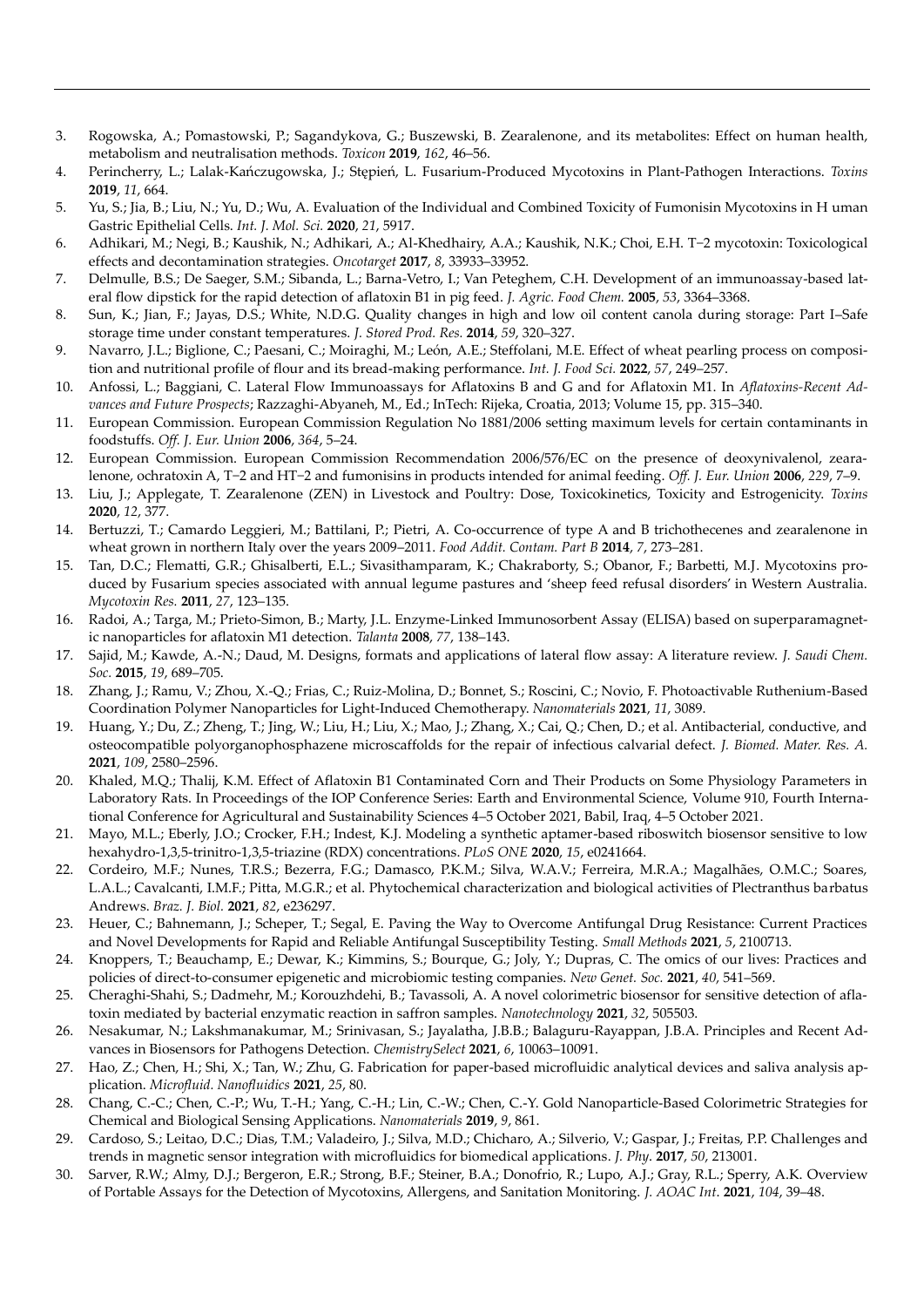- 31. Mak, A.C.; Osterfeld, S.J.; Yu, H.; Wang, S.X.; Davis, R.W.; Jejelowo, O.A.; Pourmand, N. Sensitive giant magnetoresistive-based immunoassay for multiplex mycotoxin detection. *Biosens. Bioelectron*. **2010**, *25*, 1635–1639.
- 32. Liao, J.; Li, H. Lateral flow immunodipstick for visual detection of aflatoxin B1 in food using immuno-nanoparticles composed of a silver core and a gold shell. *Microchim. Acta* **2010**, *171*, 289–295.
- 33. Tittlemier, S.A.; Cramer, B.; Dall'Asta, C.; DeRosa, M.C.; Lattanzio, V.M.T.; Malone, R.; Maragos, C.; Stranska, M.; Sumarah, M.W. Developments in mycotoxin analysis: An update for 2020–2021. *World Mycotoxin J.* **2022**, *15*, 3–25.
- 34. Lu, W.; Wang, K.; Xiao, K.; Qin, W.; Hou, Y.; Xu, H.; Yan, X.; Chen, Y.; Cui, D.; He, J. Dual Immunomagnetic Nanobeads-Based Lateral Flow Test Strip for Simultaneous Quantitative Detection of Carcinoembryonic Antigen and Neuron Specific Enolase. *Sci. Rep.* **2017**, *7*, 42414.
- 35. Ngom, B.; Guo, Y.; Wang, X.; Bi, D. Development and application of lateral flow test strip technology for detection of infectious agents and chemical contaminants: A review. *Anal. Bioanal. Chem.* **2010**, *397*, 1113–1135.
- 36. Sojinrin, T.; Liu, K.; Wang, K.; Cui, D.; Bryne, H.J.; Curtin, J.F.; Tian, F. Developing Gold Nanoparticles-Conjugated Aflatoxin B1 Antifungal Strips. *Int. J. Mol. Sci.* **2019**, *20*, 6260.
- 37. Ji, Y.; Ren, M.; Li, Y.; Huang, Z.; Shu, M.; Yang, H.; Xiong, Y.; Xu, Y. Detection of aflatoxin B1 with immunochromatographic test strips: Enhanced signal sensitivity using gold nanoflowers. *Talanta* **2015**, *142*, 206–212.
- 38. Urusov, A.; Zherdev, A.V.; Dzantiev, B.B. Use of gold nanoparticle-labeled secondary antibodies to improve the sensitivity of an immunochromatographic assay for aflatoxin B1. *Microchim. Acta* **2014**, *181*, 1939–1946.
- 39. Di-Nardo, F.; Alladio, E.; Baggiani, C.; Cavalera, S.; Giovannoli, C.; Spano, G.; Anfossi, L. Colour-encoded lateral flow immunoassay for the simultaneous detection of aflatoxin B1 and type-B fumonisins in a single Test line. *Talanta* **2019**, *192*, 288–294.
- 40. Xiulan, S.; Xiaolian, Z.; Jian, T.; Xiaohong, G.; Jun, Z.; Chu, F.S. Development of an immunochromatographic assay for detection of aflatoxin B1 in foods. *Food Control* **2006**, *17*, 256–262.
- 41. Liu, B.-H.; Hsu, Y.-T.; Lu, C.-C.; Yu, F.-Y. Detecting aflatoxin B1 in foods and feeds by using sensitive rapid enzyme-linked immunosorbent assay and gold nanoparticle immunochromatographic strip. *Food Control* **2013**, *30*, 184–189.
- 42. Zheng, Q.; Wu, H.; Jiang, H.; Yang, J.; Gao, Y. Development of a Smartphone-Based Fluorescent Immunochromatographic Assay Strip Reader. *Sensors* **2020**, *20*, 4521.
- 43. Li, X.; Yang, F.; Wong, J.X.H.; Yu, H.Z. Integrated Smartphone-App-Chip System for On-Site Parts-Per-Billion-Level Colorimetric Quantitation of Aflatoxins. *Anal. Chem*. **2017**, *89*, 8908–8916.
- 44. Lee, S.; Kim, G.; Moon, J. Performance improvement of the one-dot lateral flow immunoassay for aflatoxin B1 by using a smartphone-based reading system. *Sensors* **2013**, *13*, 5109–5116.
- 45. Kawashima, L.M.; Vieira, A.P.; Soares, L.M.V. Fumonisin B1 and ochratoxin A in beers made in Brazil. *Food Sci. Technol.* **2007**, *27*, 317–323.
- 46. Wang, Z.; Li, H.; Li, C.; Yu, Q.; Shen, J.; De-Saeger, S. Development and Application of a Quantitative Fluorescence-Based Immunochromatographic Assay for Fumonisin B1 in Maize. *J. Agric. Food Chem.* **2014**, *62*, 6294–6298.
- 47. Ren, W.; Xu, Y.; Huang, Z.; Li, Y.; Tu, Z.; Zou, L.; He, Q.; Fu, J.; Liu, S.; Hammock, B.D. Single-chain variable fragment antibody-based immunochromatographic strip for rapid detection of fumonisin B1 in maize samples. *Food Chem.* **2020**, *319*, 126546.
- 48. Venkataramana, M.; Navya, K.; Chandranayaka, S.; Priyanka, S.R.; Murali, H.S.; Batra, H.V. Development and validation of an immunochromatographic assay for rapid detection of fumonisin B1 from cereal samples. *J. Food Sci. Technol.* **2014**, *51*, 1920–1928.
- 49. Tang, X.; Li, P.; Zhang, Q.; Zhang, Z.; Zhang, W.; Jiang, J. Time-Resolved Fluorescence Immunochromatographic Assay Developed Using Two Idiotypic Nanobodies for Rapid, Quantitative, and Simultaneous Detection of Aflatoxin and Zearalenone in Maize and Its Products. *Anal. Chem.* **2017**, *89*, 11520–11528.
- 50. Hong, X.; Mao, Y.; Yang, C.; Liu, Z.; Li, M.; Du, D. Contamination of Zearalenone from China in 2019 by a Visual and Digitized Immunochromatographic Assay. *Toxins* **2020**, *12*, 521.
- 51. Wang, D.; Zhang, Z.; Zhang, Q.; Wang, Z.; Zhang, W.; Yu, L.; Li, H.; Jiang, J.; Li, P. Rapid and sensitive double-label based immunochromatographic assay for zearalenone detection in cereals. *Electrophoresis* **2018**, *39*, 2125–2130.
- 52. Zhang, X.; He, K.; Fang, Y.; Cao, T.; Paudyal, N.; Zhang, X.F.; Song, H.H.; Li, X.L.; Fang, W.H. Dual flow immunochromatographic assay for rapid and simultaneous quantitative detection of ochratoxin A and zearalenone in corn, wheat, and feed samples. *J. Zhejiang Univ. Sci. B* **2018**, *19*, 871–883.
- 53. Sun, Y.; Xing, G.; Yang, J.; Wang, F.; Deng, R.; Zhang, G.; Hu, X.; Zhang, Y. Development of an immunochromatographic test strip for simultaneous qualitative and quantitative detection of ochratoxin A and zearalenone in cereal. *J. Sci. Food Agri.* **2016**, *96*, 3673–3678.
- 54. Qie, Z.; Shi, J.; Yan, W.; Gao, Z.; Meng, W.; Xiao, R.; Wang, S. Immunochromatographic assay for T−2 toxin based on luminescent quantum dot beads. *RSC Adv.* **2019**, *9*, 38697–38702.
- 55. Urusov, A.E.; Petrakova, A.V.; Bartosh, A.V.; Gubaydullina, M.K.; Zherdev, A.V.; Dzantiev, B.B. Immunochromatographic assay of T−2 toxin using labeled anti-species antibodies. *Appl. Biochem.* **2017**, *53*, 594–599.
- 56. Petrakova, A.V.; Urusov, A.E.; Voznyak, M.V.; Zherdev, A.V.; Dzantiev, B.B. Immunochromatographic test system for the detection of T−2 toxin. *Appl. Biochem.* **2015**, *51*, 688–694.
- 57. Petrakova, A.V.; Urusov, A.E.; Gubaydullina, M.K.; Bartosh, A.V.; Zherdev, A.V.; Dzantiev, B.B. "External" antibodies as the simplest tool for sensitive immunochromatographic tests. *Talanta* **2017**, *175*, 77–81.